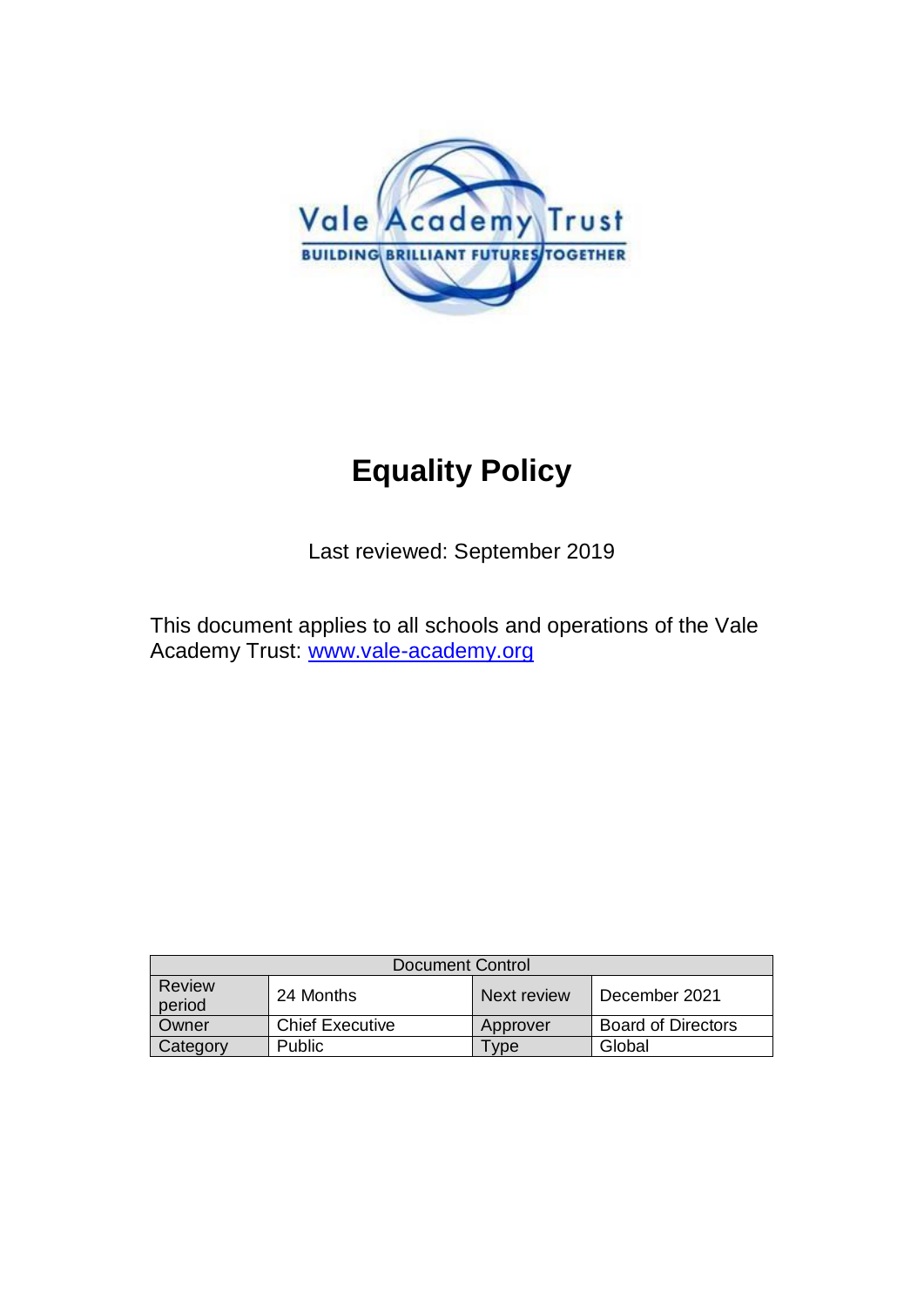# **Legal duties (The Equality Act 2010)**

The Vale Academy Trust (the 'Trust') and its schools welcome our duties under the Equality Act 2010. The general duties are to:

- Eliminate unlawful discrimination, harassment, victimisation and any other conduct prohibited by the Act.
- Advance equality of opportunity between persons who share a relevant protected characteristic and persons who do not share it.
- Foster good relations between persons who share a relevant protected characteristic and persons who do not share it.

The Equality Act 2010 replaces all previous, separate equality laws including the Disability Discrimination Act, Race Relations Act and others. It simplifies the law by removing anomalies and inconsistencies, and extends protection against discrimination in certain areas. The Act covers all aspects of school life with how its Children and Young People (C&YP), prospective C&YP, parents, carers and members of the local community are treated.

Equality means treating people fairly, with respect, having regard for rights and wishes.

We understand the principal of the act and the work needed to ensure that those with protected characteristics are not discriminated against and are given equality of opportunity.

A protected characteristic under the act covers the following:

- age (for employees not for service provision)
- **•** disability
- gender reassignment
- marriage and civil partnership (for employees)
- pregnancy and maternity
- race
- religion or belief
- sex
- sexual orientation

In order to meet our general duties listed above the law requires us to do some specific duties to demonstrate that we meet the general duties. These are to:

• Publish equality information  $-$  to demonstrate compliance with the general duty across its functions (we will not publish any information that can specifically identify a child or young person)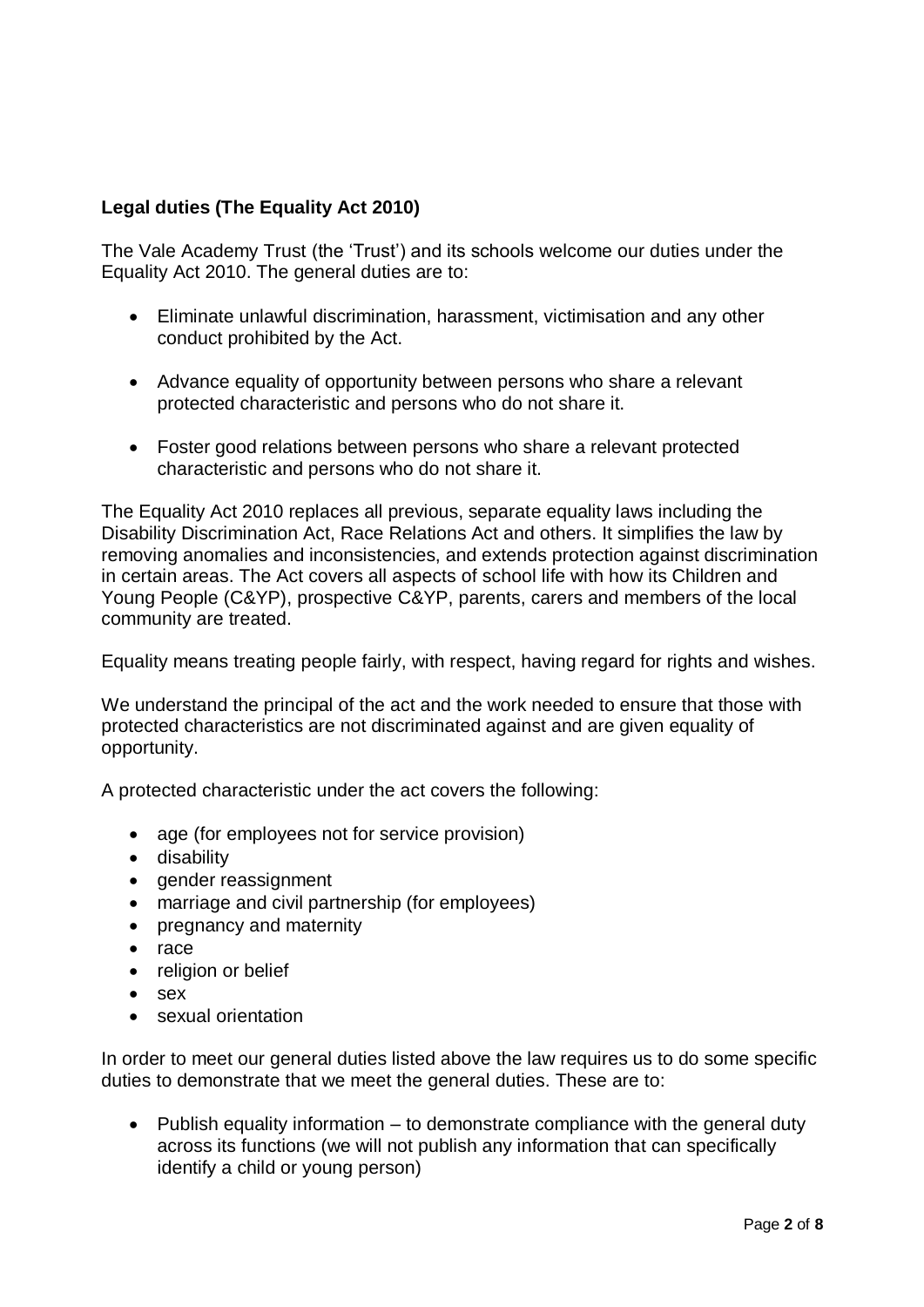• Prepare and publish equality objectives

To do this we will collect data related to the protected characteristics above and analyse this data to determine our focus for our equality objectives. The data will be assessed across the core provisions of the Trust and its schools, and will include:

- Admissions
- Attendance
- Attainment
- **Exclusions**
- Prejudice related incidents

Our objectives will detail how we ensure equality is applied to the services above, however where we find evidence that other functions have a significant impact on any particular group we will include work in this area.

We also welcome our duty under the Education and Inspections Act 2006 to promote community cohesion.

We recognise that these duties reflect international human rights standards as expressed in the UN Convention on the Rights of the Child, the UN Convention on the Rights of People with Disabilities, and the Human Rights Act 1998.

In fulfilling our legal obligations we will:

- Recognise and respect diversity
- Foster positive attitudes and relationships and a shared sense of belonging
- Observe good equalities practice, including staff recruitment, retention and development
- Aim to reduce and remove existing inequalities and barriers
- Consult and involve widely
- Strive to ensure that society will benefit
- Give due regard to non-statutory advice, including that found in the DfE [departmental advice for schools leaders on the Equality Act](https://assets.publishing.service.gov.uk/government/uploads/system/uploads/attachment_data/file/315587/Equality_Act_Advice_Final.pdf)

#### **Addressing Prejudice Related Incidents**

The Trust and its schools are opposed to all forms of prejudice and we recognise that C&YP who experience any form of prejudice related discrimination may fair less well in the education system. We provide C&YP and staff with an awareness of the impact of prejudice in order to prevent any incidents. If incidents occur we address them immediately, record and report them appropriately.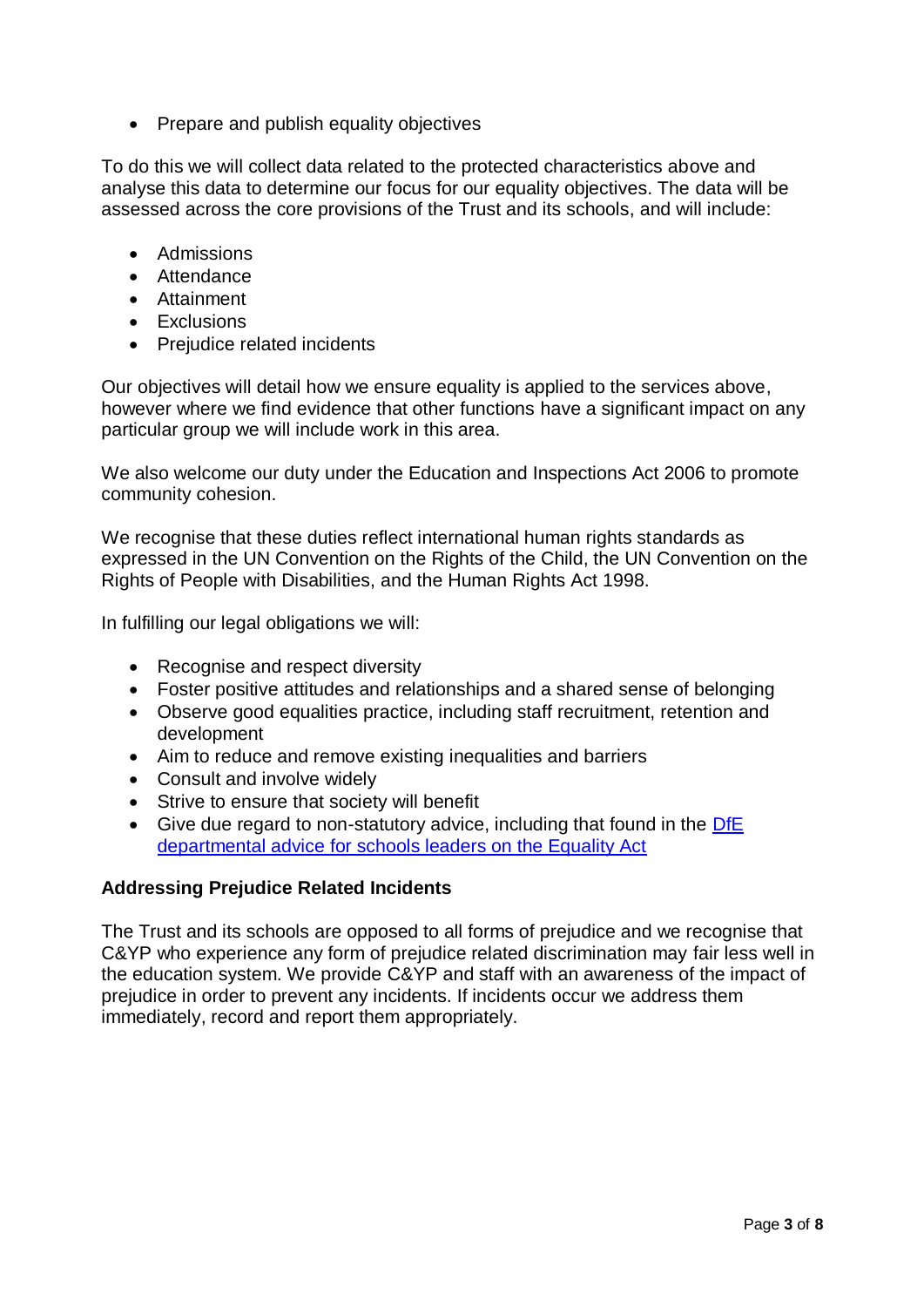# **Responsibility**

We believe that promoting equality is the responsibility of the Trust and its schools as a whole.

| <b>Community</b>          | <b>Responsibility</b>                                             |  |  |
|---------------------------|-------------------------------------------------------------------|--|--|
| <b>Board of Directors</b> | Evaluate how well the Trust is already achieving the three aims   |  |  |
|                           | of general duty.                                                  |  |  |
|                           | Develop, monitor and review this Equality Policy                  |  |  |
| <b>Local Governing</b>    | Evaluate how well the individual school is already achieving the  |  |  |
| <b>Body</b>               | three aims of general duty.                                       |  |  |
|                           | Monitor the implementation of this Equality Policy.               |  |  |
|                           | Report to the Board of Directors through the Pastoral             |  |  |
|                           | Committee                                                         |  |  |
| Headteacher               | As above including:                                               |  |  |
|                           | Promoting key messages to staff, parents, C&YP about equality     |  |  |
|                           | and what is expected of them and can be expected from the         |  |  |
|                           | school in carrying out its day to day duties.                     |  |  |
|                           | Ensuring that the school community receives appropriate           |  |  |
|                           | training to meet the need of delivering equality, including       |  |  |
|                           | student awareness.                                                |  |  |
|                           | Ensure that all staff are aware of their responsibility to report |  |  |
|                           | and record prejudice related incidents.                           |  |  |
| Leadership Team           | To support the Headteacher as above.                              |  |  |
|                           | Ensure fair treatment and access to services and opportunities.   |  |  |
|                           | Ensure that all staff are aware of their responsibility to report |  |  |
|                           | and record prejudice related incidents.                           |  |  |
| <b>Teaching Staff</b>     | Help in delivering the right outcomes for C&YP. Design and        |  |  |
|                           | deliver an inclusive curriculum.                                  |  |  |
|                           | Uphold the commitment made by the Headteacher on how              |  |  |
|                           | C&YP, parents / carers, staff and the wider community can be      |  |  |
|                           | expected to be treated.                                           |  |  |
|                           | Support colleagues within the school.                             |  |  |
|                           | Be aware of the responsibility to report and record prejudice     |  |  |
|                           | related incidents.                                                |  |  |
| <b>Support Staff</b>      | Support the school, Local Governing Body and Board of             |  |  |
|                           | Directors in delivering a fair and equitable service to all       |  |  |
|                           | stakeholders.                                                     |  |  |
|                           | Uphold the commitment made by the Headteacher on how              |  |  |
|                           | C&YP, parents / carers, staff and the wider community can be      |  |  |
|                           | expected to be treated.                                           |  |  |
|                           | Support colleagues within the school.                             |  |  |
|                           | Be aware of the responsibility to report and record prejudice     |  |  |
|                           | related incidents.                                                |  |  |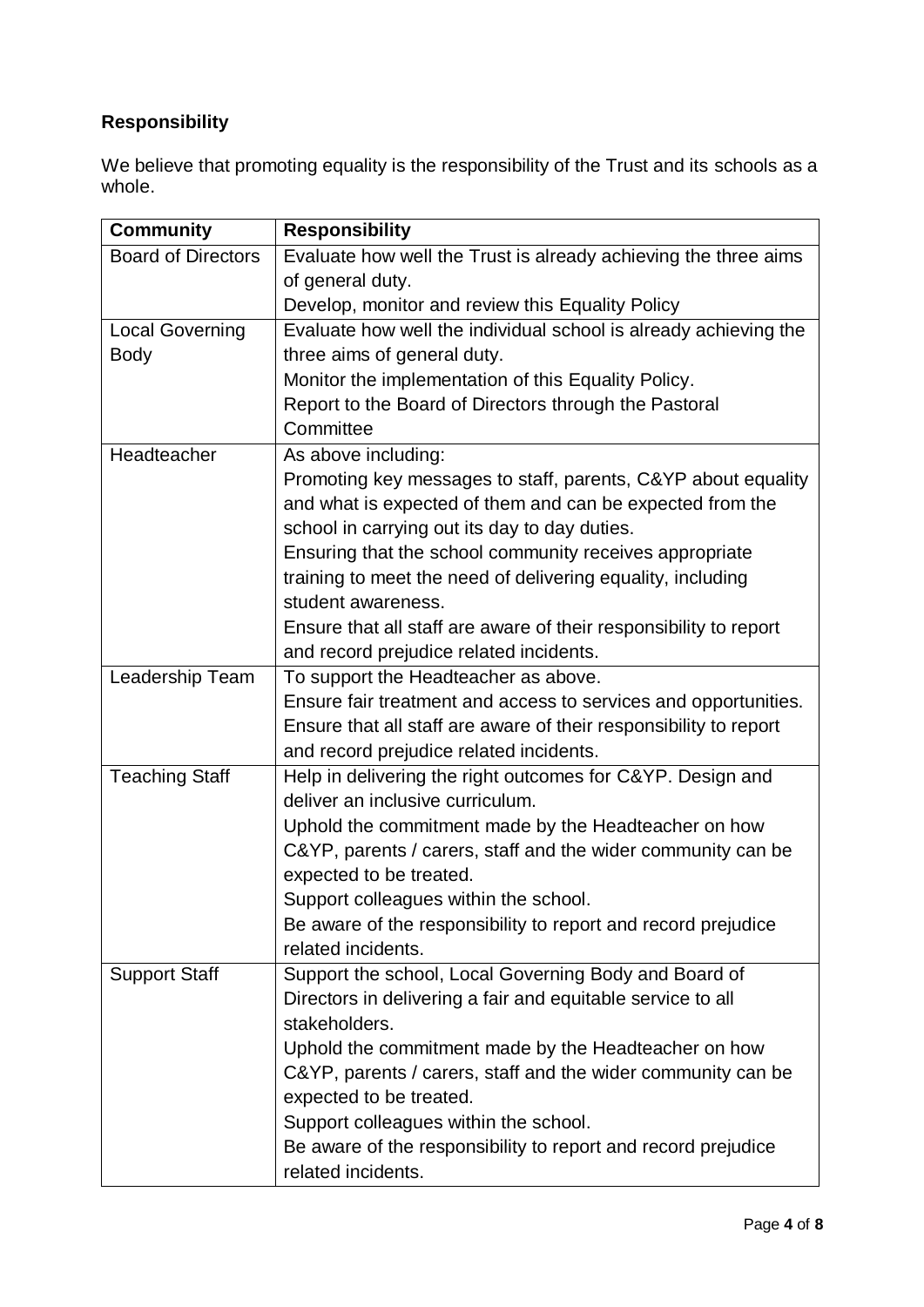| <b>Parents</b>  | Take an active part in identifying barriers for the school<br>community and in informing the Local Governing Body of<br>actions that can be taken to eradicate these. Take an active<br>role in supporting and challenging the school to achieve the<br>commitment made in tackling inequality and achieving equality<br>of opportunity for all. |
|-----------------|--------------------------------------------------------------------------------------------------------------------------------------------------------------------------------------------------------------------------------------------------------------------------------------------------------------------------------------------------|
| C&YP            | Supporting the school to achieve the commitment made to<br>tackling inequality. Uphold the commitment made by the<br>Headteacher on how C&YP, parents / carers, staff and the<br>wider community can be expected to be treated.                                                                                                                  |
| Local community | Take an active part in identifying barriers for the school<br>community and in informing the Local Governing Body of<br>actions that can be taken to eradicate these. Take an active<br>role in supporting and challenging the school to achieve the<br>commitment made in tackling inequality and achieving equality<br>of opportunity for all. |

We will ensure that the whole Trust and its schools are aware of this Equality Policy, our published equality information and equality objectives through our usual methods of communication (Newsletters, Websites, Staff Bulletins)

### **Monitor and Review**

Each year we will review our objectives in relation to any changes in our profile. Our objectives will sit within our Trust Development Plan and will therefore be reviewed as part of this process.

#### **How can parents/carers raise concerns?**

If a parent / carer feels that their child or young person (C&YP) is being treated unfairly then they must follow the Complaints Procedure, which can be found on the Trust website:<http://www.vale-academy.org/>

Useful resources:

- <http://homeoffice.gov.uk/equalities/equality-act/>
- The Equality and Human Rights Commission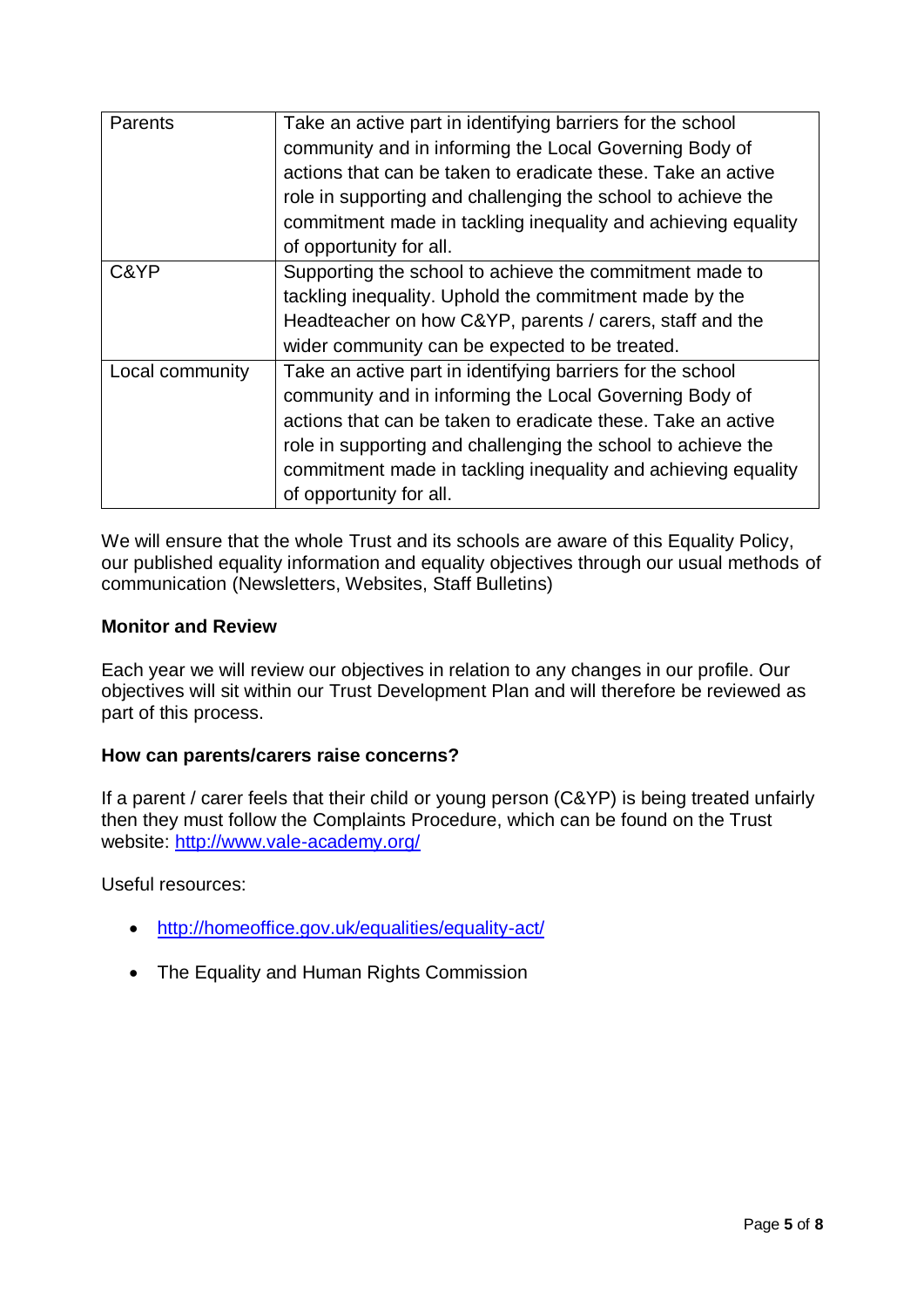# **Appendix 1 – Definitions**

**Direct discrimination** – occurs when a person treat another person differently than they would treat another person because of a "protected characteristic".

**Indirect discrimination** – can occur when a school applies a "provision, criterion or practice" e.g. what is felt to be a general policy or practice (which puts C&YP sharing a protected characteristic at a particular disadvantage.

**Harassment** – the legal definition within the Act is "unwanted conduct, related to a relevant protected characteristic, which has the purpose or effect of violating a person's dignity or creating an intimidating, hostile, degrading, humiliating or offensive environment for that person".

**Victimisation** – occurs when a person is treated less favourably than they would otherwise have been because of something they have done ("a protected act") in connection with the Act.

**Protected Act** – might involve making an allegation of discrimination, or bringing a case under the Act, or supporting another person's complaint. The person is protected against retaliation, unless they were acting in bad faith.

**Protected Characteristics** – it is against the law to discriminate against someone because of:

- age
- disability
- gender reassignment
- marriage and civil partnership
- pregnancy and maternity
- race
- religion or belief
- sex
- sexual orientation

Please refer to the [Equality and Human Rights Commission website](https://www.equalityhumanrights.com/en/equality-act/protected-characteristics) for further information about protected characteristics

**Positive Action** – new Positive Action provisions allow a school to target measures that are designed to alleviate disadvantages experienced by, or to meet the particular needs of, C&YP with protected characteristics

**Curriculum** – the content of the curriculum is explicitly excluded from discrimination law, but the delivery of the curriculum is explicitly included.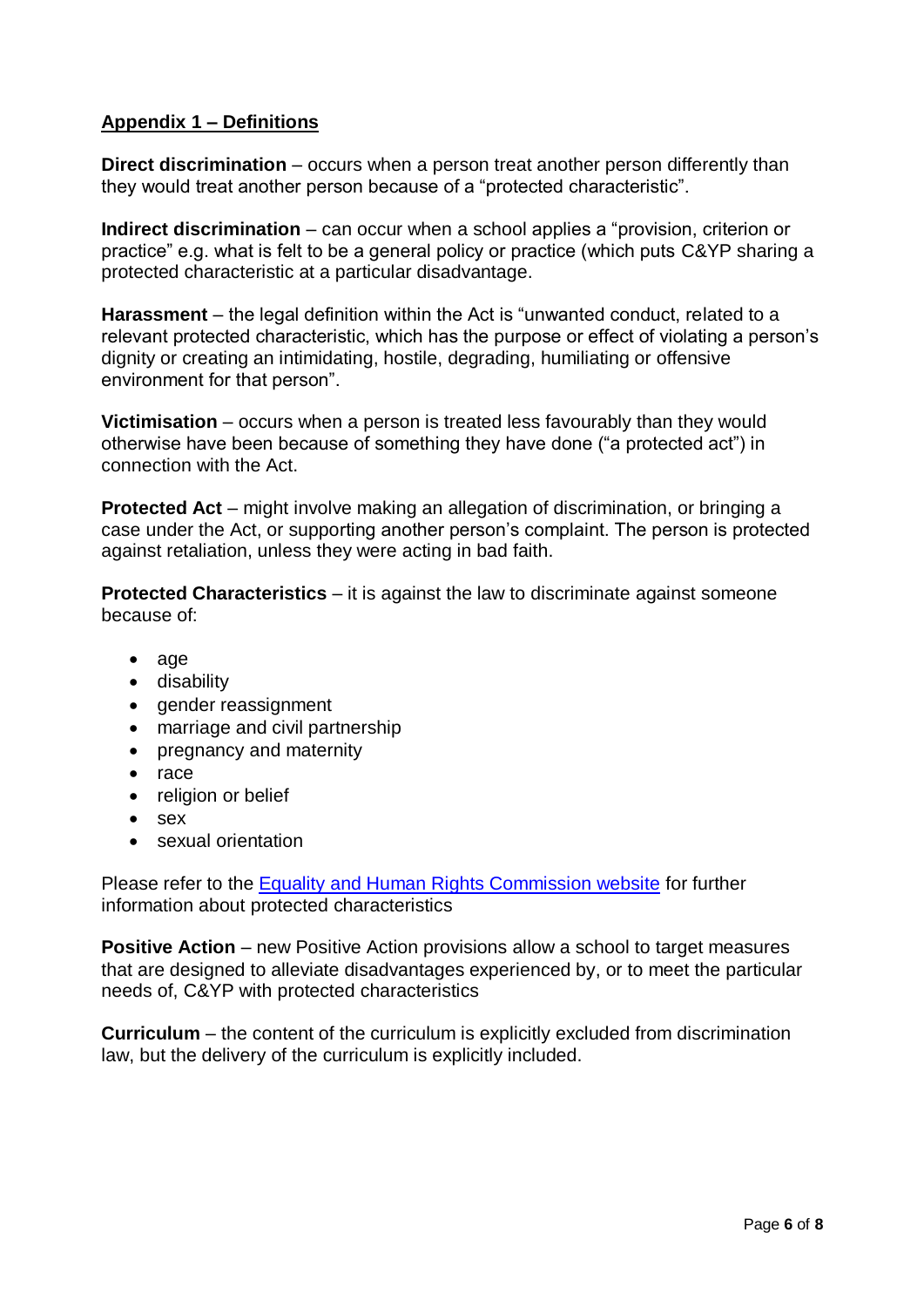# **Appendix 2 – Disabilities**

**Definition of Disability** – the Act defines disability as when a person has a "physical or mental impairment which has a substantial and long term adverse effect on that person's ability to carry out normal day to day activities". Some specified medical conditions are considered as disabilities regardless of their effect.

#### **Reasonable adjustments and when they have to be made.**

The duty to provide reasonable adjustments applies only to disabled people and is summarised as follows:

- Where something a school does places a disabled C&YP at a disadvantage compared to other C&YP, then the school must take reasonable steps to try to avoid that disadvantage.
- A school will be expected to provide an auxiliary aid or service for a disabled C&YP when it would be reasonable to do so and if such an aide would alleviate any substantial disadvantage (N.B. – the duty to provide auxiliary aids will not be introduced until a later date)

If an adjustment is reasonable, then it should be made, and there can be no justification for why it is not made. A school will not be expected to make adjustments that are not reasonable.

The Act does not set out what constitutes a reasonable adjustment, however, based on the circumstances of each case, a school may consider the financial, or other resources required for the adjustment, it's effect on other C&YP, health and safety requirements and whether aids have been made available through the SEN route.

**Special provisions for Disability** – the law on disability discrimination is different from the Act in several ways. In particular, it works in only one direction. A school is allowed to treat disabled people more favourably than non-disabled C&YP by making reasonable adjustments to equalise their chances with non-disabled C&YP. The disability provisions in the Equality Act mainly replicate those in the former DDA. There are some differences:

- The Equality Act does not list the types of day to day activities which a disabled person must demonstrate that they cannot carry out.
- Failure to make reasonable adjustment can no longer be defended as justified.
- Direct discrimination against a disabled person can no longer be defended as justified.
- A school is under a duty to provide auxiliary aids and services as reasonable adjustments where these are not supplied through SEN statements.

A school must implement an **Accessibility Plan**, and review it regularly